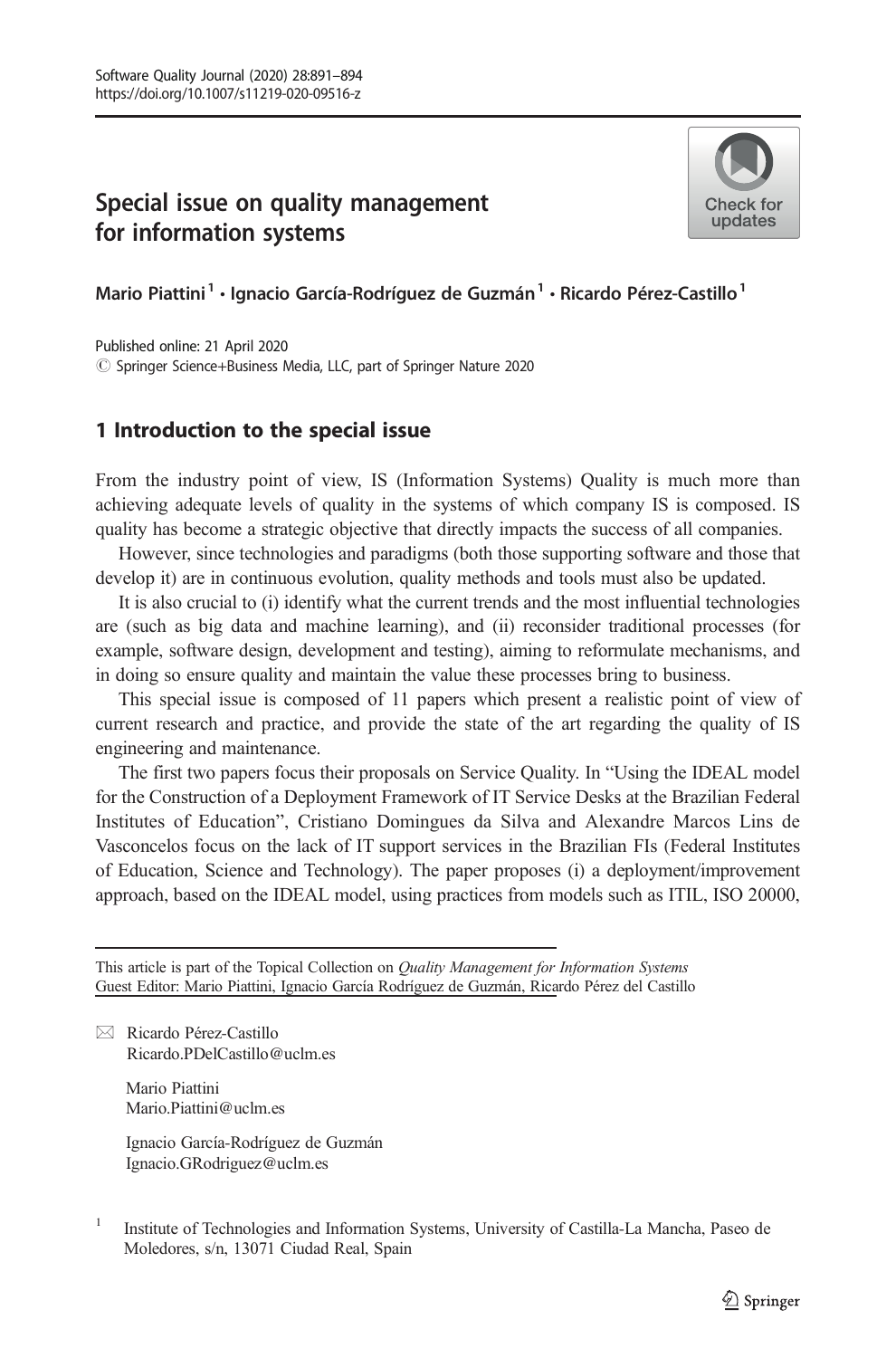CMMI-SVC and MR-MPS-SV; and (ii) a Process Toolbox that follows the seven-dimension structure of EPMF. In the second proposal entitled "Data-driven and Tool-supported Elicitation of Quality Requirements in Agile Companies", Marc Oriol, Silverio Martínez-Fernández, Woubshet Behutiye, Carles Farré, Rafal Kozik, Pertti Seppänen, Anna Maria Vollmer, Pilar Rodríguez, Xavier Franch, Sanja Aaramaa, Antonin Abhervé, Michal Choras and Jari Partanen present an interesting industrial data-driven elicitation process to identify quality requirements from software development repositories in agile software developments. A Automated support enables practitioners to identify violations of existing quality-related issues, which is incorporated in the product backlog.

Under the topic of Software Security, two papers have been included. In "Assessing Data Cybersecurity Using ISO/IEC 25012", Javier Verdugo and Moisés Rodríguez present a framework to evaluate the degree of data cybersecurity. The approach proposes (i) a quality model, (ii) an evaluation process and (iii) a tool to support the visualization of the results of the assessment. The second paper entitled "Integrating Security and Privacy in Software Development", by Maria Teresa Baldassarre, Vita Santa Barletta, Danilo Caivano and Michele Scalera, presents the POSD (Privacy Oriented Software Development) approach, based on the five key elements: Privacy by Design, Privacy Design, Strategies, Privacy Pattern, and Vulnerabilities and Context. POSD is intended to discover software vulnerabilities either in software development (forwards, to produce a secured system) or over legacy systems (backwards, to reengineer into a secured version).

Regarding Data Quality, in "Towards a software quality certification of Master Data-based Applications", Fernando Gualo, Ismael Caballero and Moisés Rodríguez introduce a framework to certify that master-data based applications meet the stated requirements identified in ISO 8000 parts 100–140, by (i) following an approach based on the certification of software product quality from ISO 25010 and (ii) starting from a set of functional requirements the authors extracted from the aforementioned parts of ISO 8000. Continuing with Data Quality, Julio Souza, Diana Pimenta, Ismael Caballero and Alberto Freitas define in "Measuring data credibility and medical coding: a case study using a nationwide portuguese inpatient database" a method based on artificial intelligence techniques to measure credibility in APR-DRG databases at hospitals. Such databases are prone to be corrupted (with untrustworthy information). The automated identification of such information improves the database credibility.

On focusing on Software Quality, two papers were selected. In "Code Smell Detection using Multi-label Classification Approach", Thirupathi Guggulothu and Salman Abdul Moiz present a machine learning approach to identify multiple code smells affecting the same code element. In "Specification and Use of Concern Metrics for supporting Modularity-Oriented Modernizations", Daniel San Martin, Guisella Angulo, Bruno Santos, Raphael Honda and Valter Vieira Camargo deal with the problem of poorly modularized concerns, which have an impact on the maintenance of legacy systems. The ADM-based approach uses the SMM (Structured Metrics Metamodel, from OMG) to measure the level of concern modularization in a legacy system to perform modularity-oriented modernizations to improve software quality.

Finally, three papers deal with the Software Testing concern, which is actually a process in continuous evolution. This being the case of "Two Experiments for Evaluating the Impact of Hamcrest and AssertJ on Assertions Development", where Maurizio Leotta, Maura Cerioli, Dario Olianas and Filippo Ricca focus on the emerging automation techniques that enhance the productivity of testers, in the endeavour to support the resource demands in continuous testing, agile methods and DevOps. Two assertion frameworks from different approaches are compared and assessed under the criteria of correctness and time required to develop the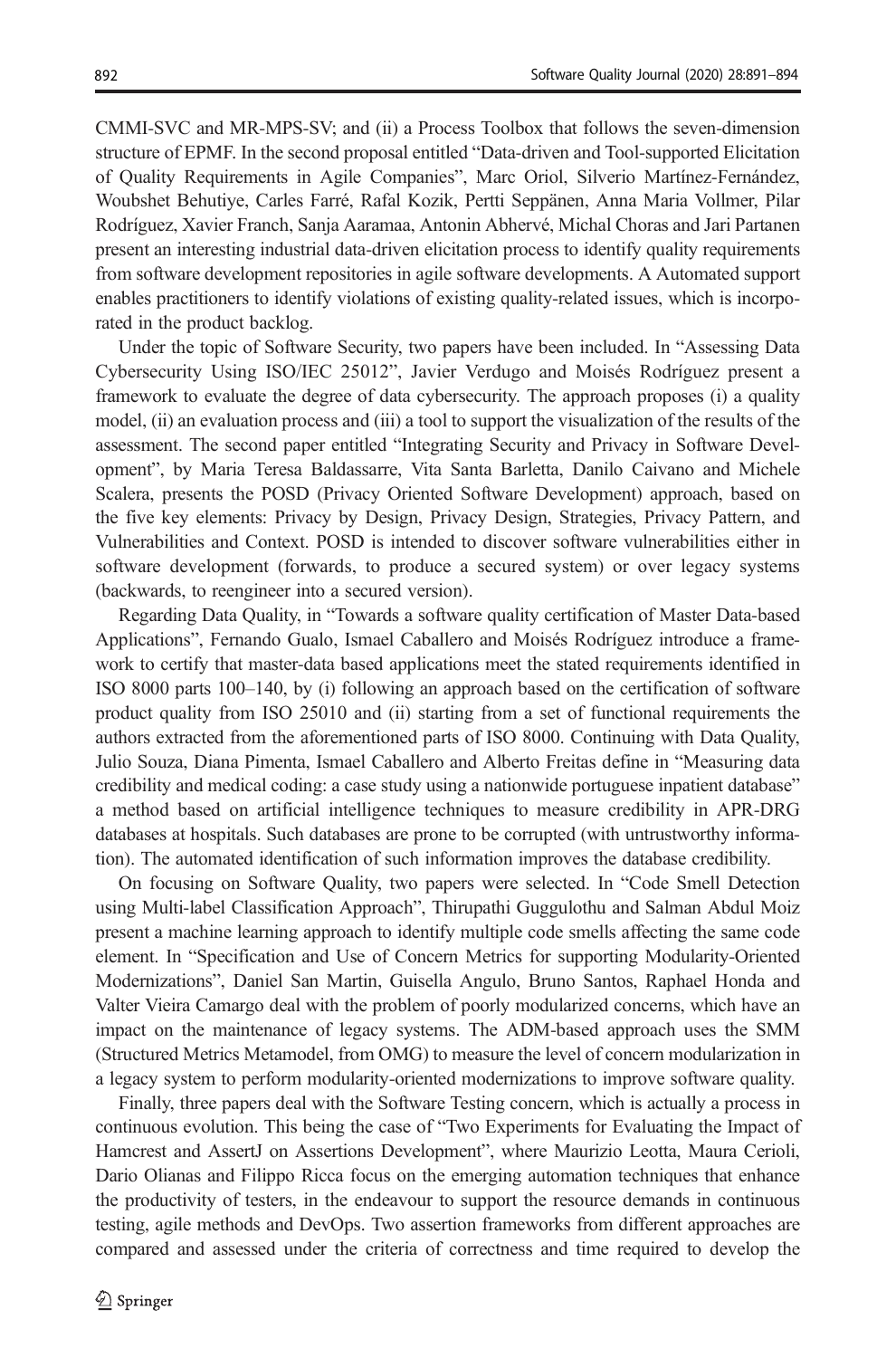assertions. The approach put forward in "RETORCH: An Approach for Resource-aware Orchestration of End-to-End Test Cases" proposed by Cristian Augusto Alonso, Jesús Morán Barbón, Antonia Bertolino, Claudio de la Riva and Javier Tuya deals with End-to-End testing. This situation presents an important drawback; whole system availability is required for execution of test cases (now emphasized in DevOps). This proposal improves that situation by means of (i) an optimization based on a resource-aware test orchestration and (ii) scheduling of the execution of the test cases in several machines according to the optimization. Finally, Software Testing considers the scenario of the absence of models representing a web application. In "Test Case Generation Based on Mutations Over User Execution Traces", Ana Paiva, André Restivo and Sérgio Almeida propose a web testing approach that generates test cases from execution traces and applies mutation to enrich the test suite. This approach enables testers to test software systems where there may be a complete lack of knowledge of software structure.

Acknowledgement As the guest editors, we thank all the authors for their valuable contributions, the referees who reviewed the papers in this issue and from the Software Quality Journal. We thank Rachel Harrison (Editorin-Chief) and Katherine Moretti (Assistant Editor) for their continuous support.

Publisher's note Springer Nature remains neutral with regard to jurisdictional claims in published maps and institutional affiliations.



Mario Piattini MSc. (1989) and Ph.D. (1994) in Computer Sciencefrom Madrid Technical University (UPM). PMP, CISA, CISM, CGEITand CRISC. Founder-Director of the Information Systems andTechnologies of the UCLM (University of Castilla-La Mancha) and ofthe UCLM-INDRA Research and Development Joint Center.Between the "15 Top scholars in the field of systems and software engineering(2004-2008)" and the "Among the 15 "Most active experienced SE researchers(2010-2017)". Full Professor of Software Engineering at UCLM, and leader of theAlarcos Research Group and scientific director of AQCLab, S.L. (first ENAC / ILACaccredited laboratory for software and data quality based on ISO 25000). Currentlyleader of the aQuantum scientific research team (Alarcos Group).